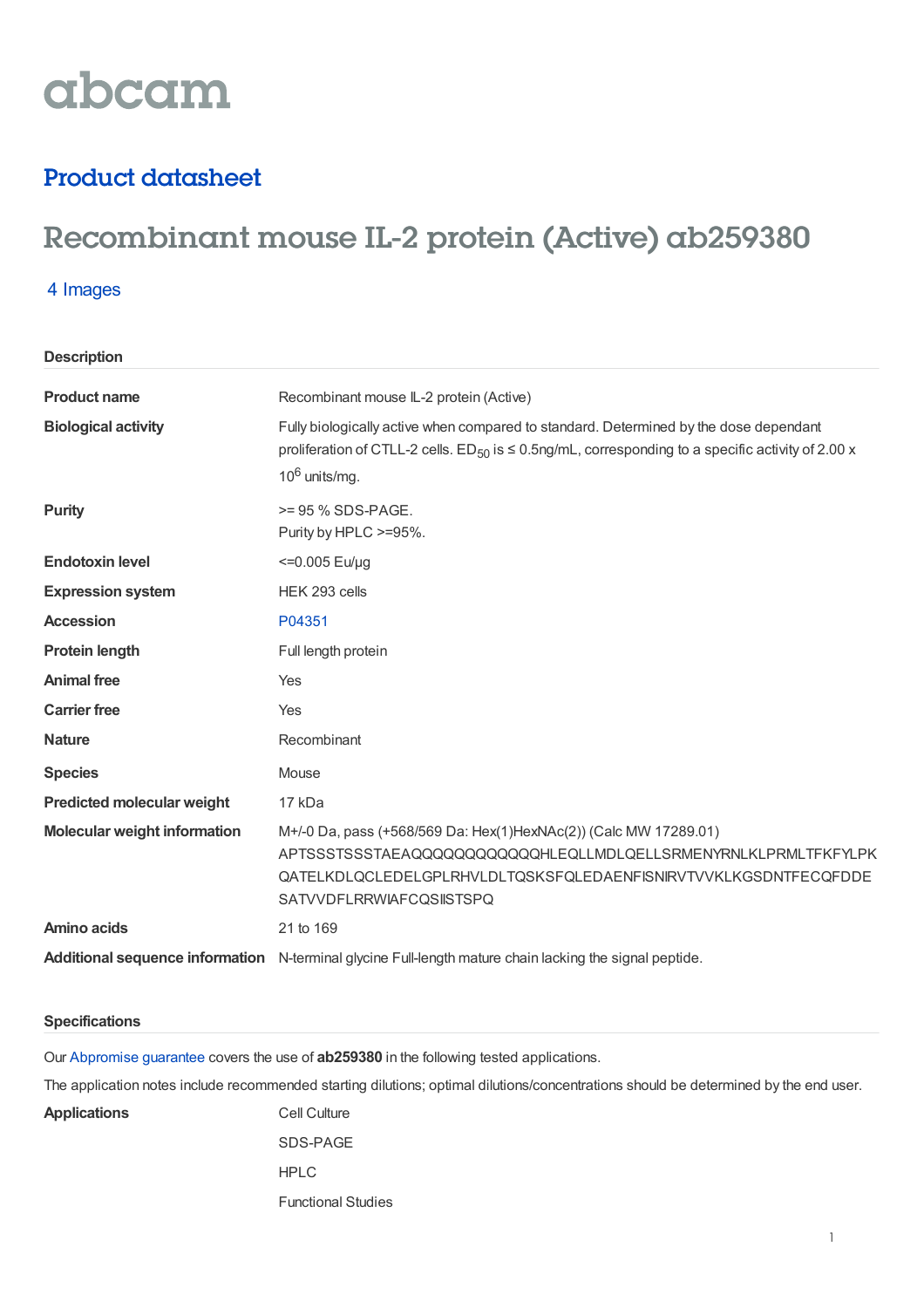| Form                           | Lyophilized                                                                                                                                                                                                                                                                                                                                        |
|--------------------------------|----------------------------------------------------------------------------------------------------------------------------------------------------------------------------------------------------------------------------------------------------------------------------------------------------------------------------------------------------|
| <b>Additional notes</b>        | This protein is filter sterilized prior to aliquoting and lyophilization. All aliquoting and lyophilization<br>steps are performed in a sterile environment                                                                                                                                                                                        |
| <b>Preparation and Storage</b> |                                                                                                                                                                                                                                                                                                                                                    |
| <b>Stability and Storage</b>   | Shipped at Room Temperature. Store at Room Temperature.                                                                                                                                                                                                                                                                                            |
|                                | Information available upon request.                                                                                                                                                                                                                                                                                                                |
|                                | This product is an active protein and may elicit a biological response in vivo, handle with caution.                                                                                                                                                                                                                                               |
| <b>Reconstitution</b>          | Reconstitute with phosphate buffered saline. Store lyophilized form at room temperature.<br>Reconstitute, aliquot and store at -80°C for 12 months or +4°C for 1 week.Avoid repeated freeze-<br>thaw. Lyophilized contents may appear as either a translucent film or a white powder. This<br>variance does not affect the quality of the product. |
| <b>General Info</b>            |                                                                                                                                                                                                                                                                                                                                                    |
| <b>Function</b>                | Produced by T-cells in response to antigenic or mitogenic stimulation, this protein is required for<br>T-cell proliferation and other activities crucial to regulation of the immune response. Can stimulate<br>B-cells, monocytes, lymphokine-activated killer cells, natural killer cells, and glioma cells.                                     |
| <b>Involvement in disease</b>  | Note=A chromosomal aberration involving IL2 is found in a form of T-cell acute lymphoblastic<br>leukemia (T-ALL). Translocation t(4;16)(q26;p13) with involves TNFRSF17.                                                                                                                                                                           |
| <b>Sequence similarities</b>   | Belongs to the IL-2 family.                                                                                                                                                                                                                                                                                                                        |
| <b>Cellular localization</b>   | Secreted.                                                                                                                                                                                                                                                                                                                                          |

#### **Images**



Fully biologically active when compared to standard. Determined by the dose dependant proliferation of CTLL-2 cells.  $ED_{50}$  is  $\leq$ 0.5ng/mL, corresponding to a specific activity of 2.00 x  $10^6$  units/mg.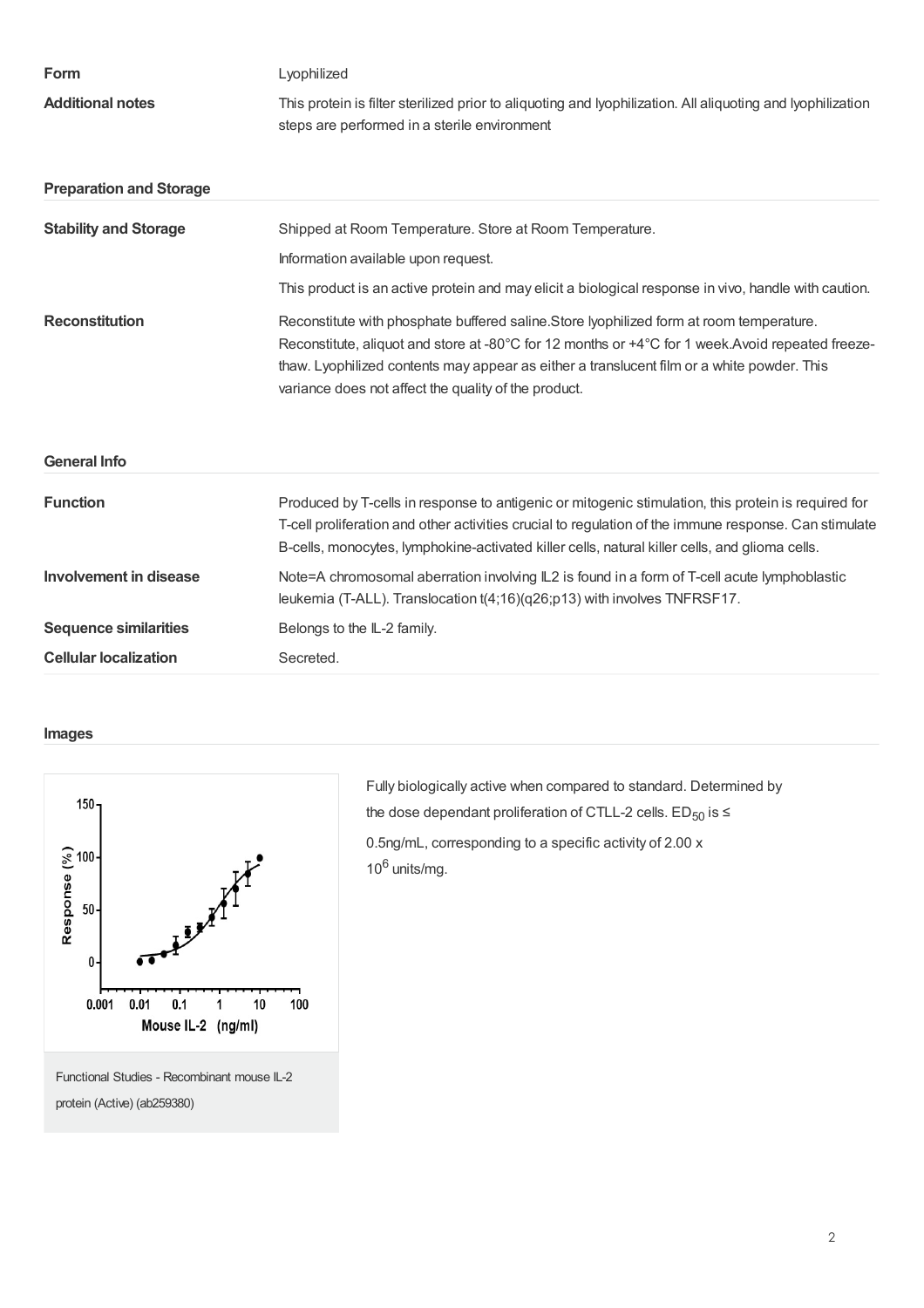

(Active) (ab259380)



SDS-PAGE analysis of ab259380.

#### Purity ≥95%

The spectrum was recorded using a 1260 Infinity II HPLC system with DAD and a MabPac RP column (3.0x100 mm, 4 µm). 5 µL of purified protein was injected and the gradient run from 80 % water:TFA (99.9:0.1 v/v) and 20 % acetonitrile:water:TFA (90:9.9:0.1 v/v/v) to 20 % water:TFA (99.9:0.1 v/v) and 80 % acetonitrile:water:TFA (90:9.9:0.1 v/v/v) within 3 minutes followed by an isocratic step for another 3 min. Flow rate was 0.5 mL/min and the column compartment temperature was 50 °C.